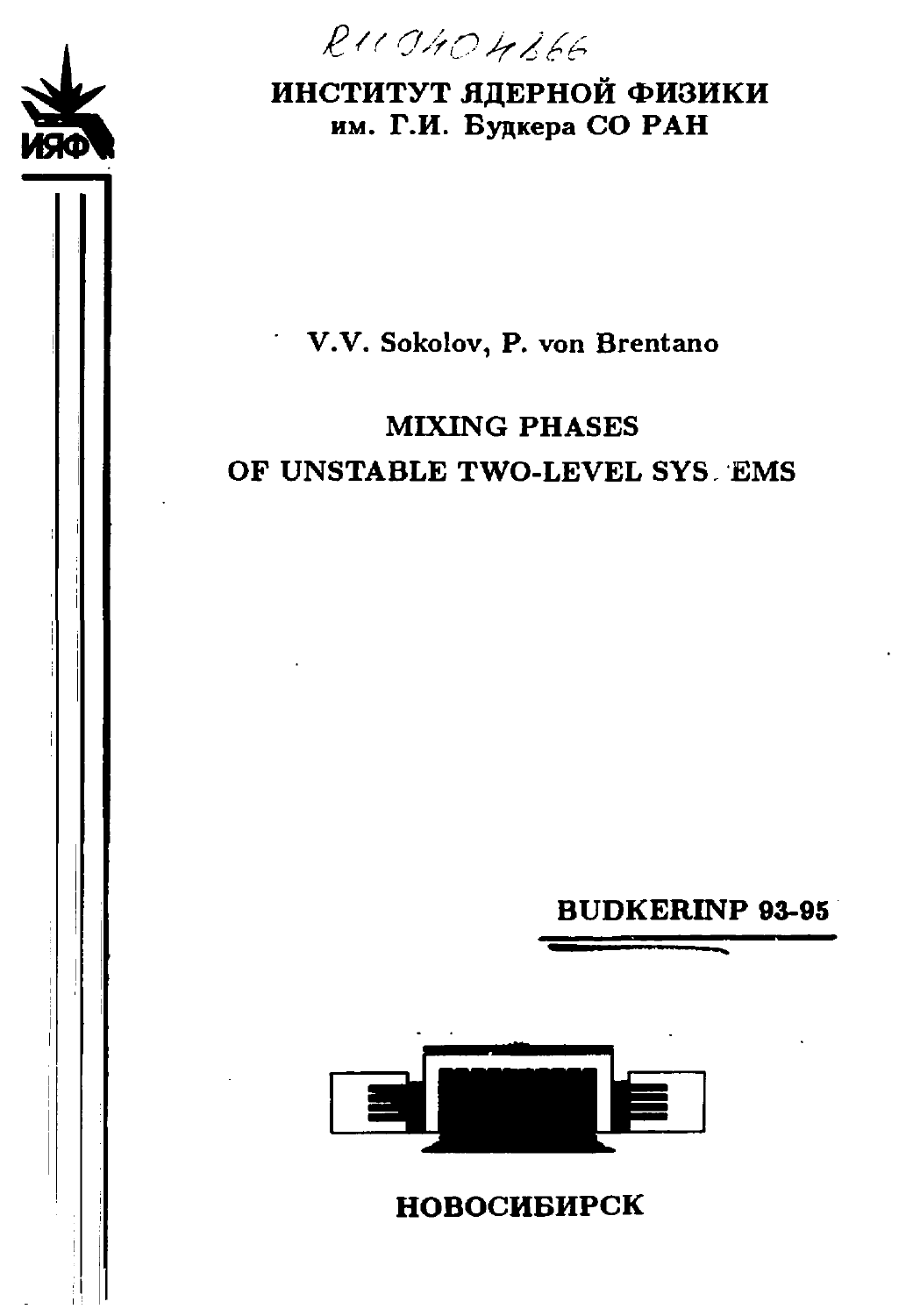Budker Institute of Nuclear Physics

 $\mathcal{L}^{\mathcal{L}}(\mathcal{L}^{\mathcal{L}})$  and  $\mathcal{L}^{\mathcal{L}}(\mathcal{L}^{\mathcal{L}})$  and  $\mathcal{L}^{\mathcal{L}}(\mathcal{L}^{\mathcal{L}})$  . Then

## V.V. Sokolov and P. von Brentano

# MIXING PHASES OF UNSTABLE TWO-LEVEL SYSTEMS

BudkerlNP 93-95

 $\mathcal{L}^{\text{max}}$ 

 $\ddot{\phantom{a}}$ 

 $\sim$ 

NOVOSIBIRSK 1993

**Contractor**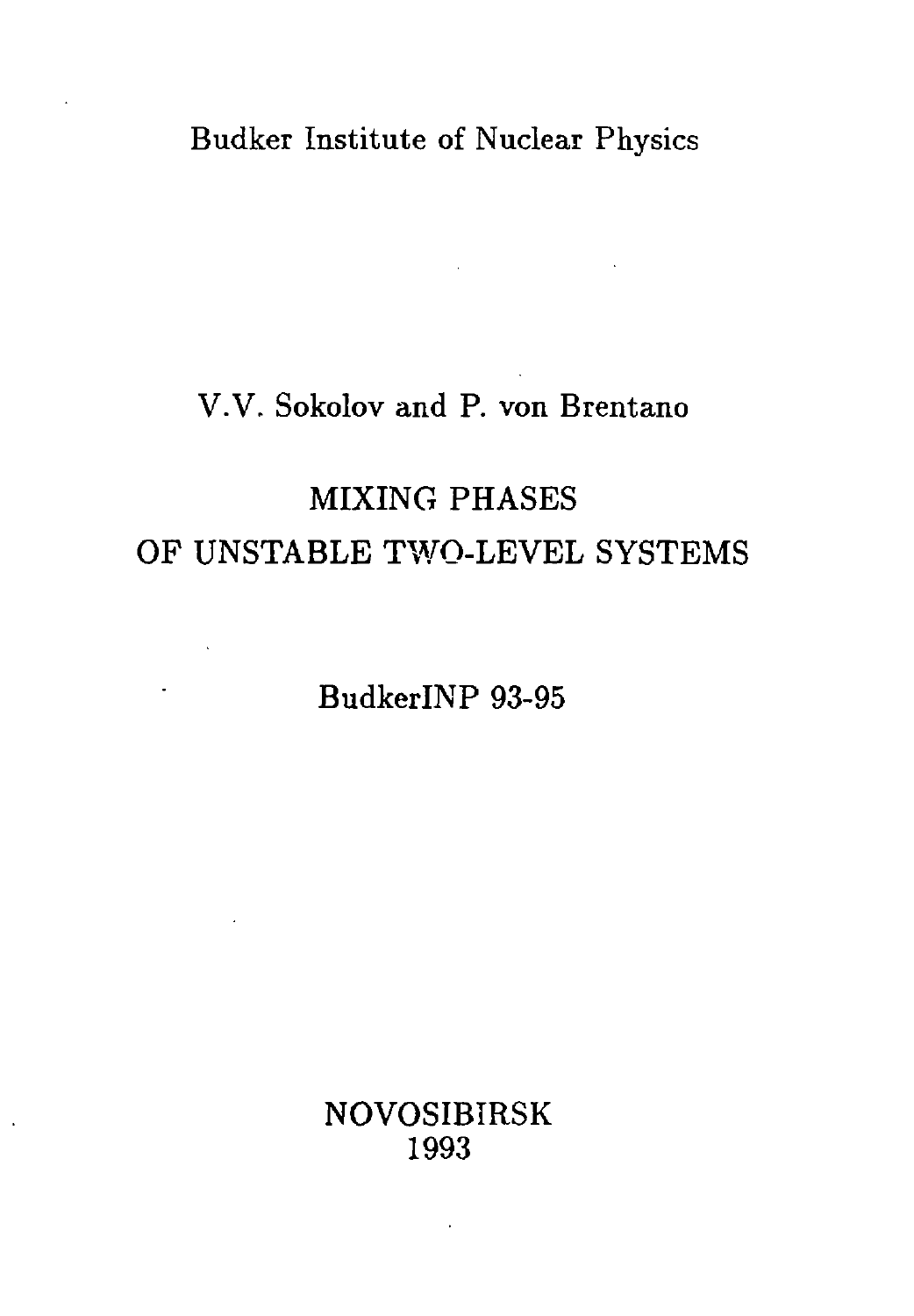#### **Mixing phases of unstable two-level systems**

#### *V. V. Sokolov*

#### **Budker Institute of Nuclear Physics 630090, Novosibirsk 90, Russia**

#### *P. von Brcntano*

#### **Institut fur Kernphysik Universitat zu Koln, D-50937 Koln, Germany**

#### **ABSTRAC T**

**An unstable two-level system decaying into an arbitrary number of channels is considered. It is shown that the mixing phases of the two overlapping resonances can be expressed in the terms of their partial widths and one additional universal mixing parameter. The latter satisfies a sum rule following from the Bell-Steinberger relation. Some applications to a doublett** of  $2^+$  resonances in  ${}^{\bullet}$  Be and to the  $\rho-\omega$  sys**tems are considered. The mixing phases in the 2т and 3\* channels are found. The mixing energy shifts are also calculated for both systems considered.**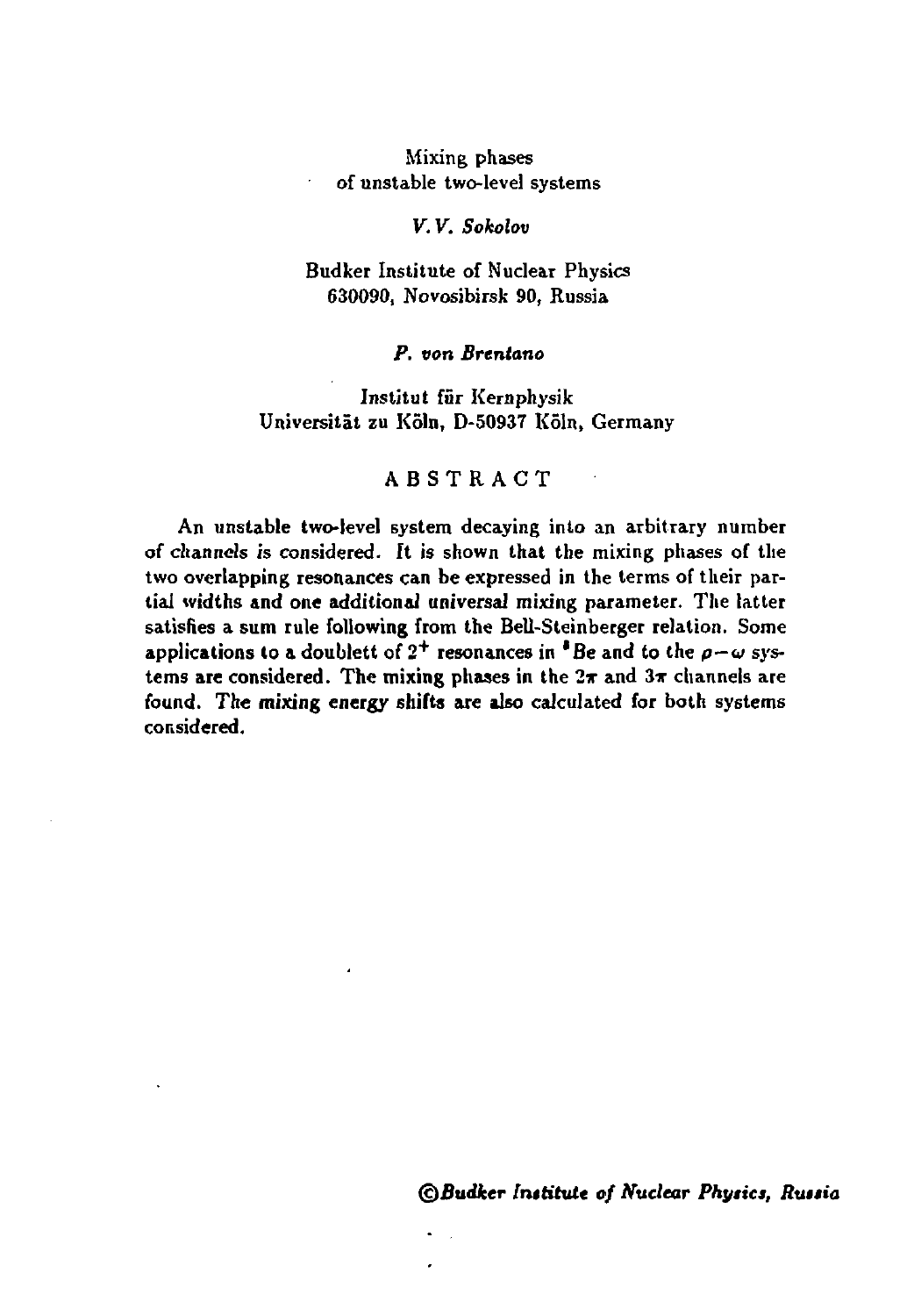## Introduction

**The simplest quantum mechanical two-level model turns out to be a very useful concept in many different fields of physics starting from the magnetic resonance [1], resonance interaction of atoms with light [2] and the laser physics, and up to the fascinating physics of the neutral kaons system [3]. In its most primitive form of the stable two-level system, this model finds explicit elementary solution given in standard textbooks on quantum mechanics [4]. It can be also treated in a beautiful way in terms of the instanton physics [5].**

**In applications the interaction of the two-level system with other degrees of freedom always plays however an important role and the simple consideration mentioned above becomes insufficient. The system is then in fact an open system and transitions into other states have to be taken into account.**

**Generally speaking the density matrix [5] should be used for description of an open quantum system. But if the states coupled to the system under consideration are sufficiently simple and controllable (they are called "the decay channels" in this case) the S-matrix approach has proved to be adequate and useful. The unstable system appears in this approach on an intermediate stage of a resonance scattering process and then decays into some open channel.**

**The matrix of the amplitudes of such resonance reactions has a simple structure [6,7]**

$$
T(E) = A^T \frac{1}{E - \mathcal{H}} \mathcal{A}
$$
 (1)

**being a product of the matrices of amplitudes of formation of the intermediate**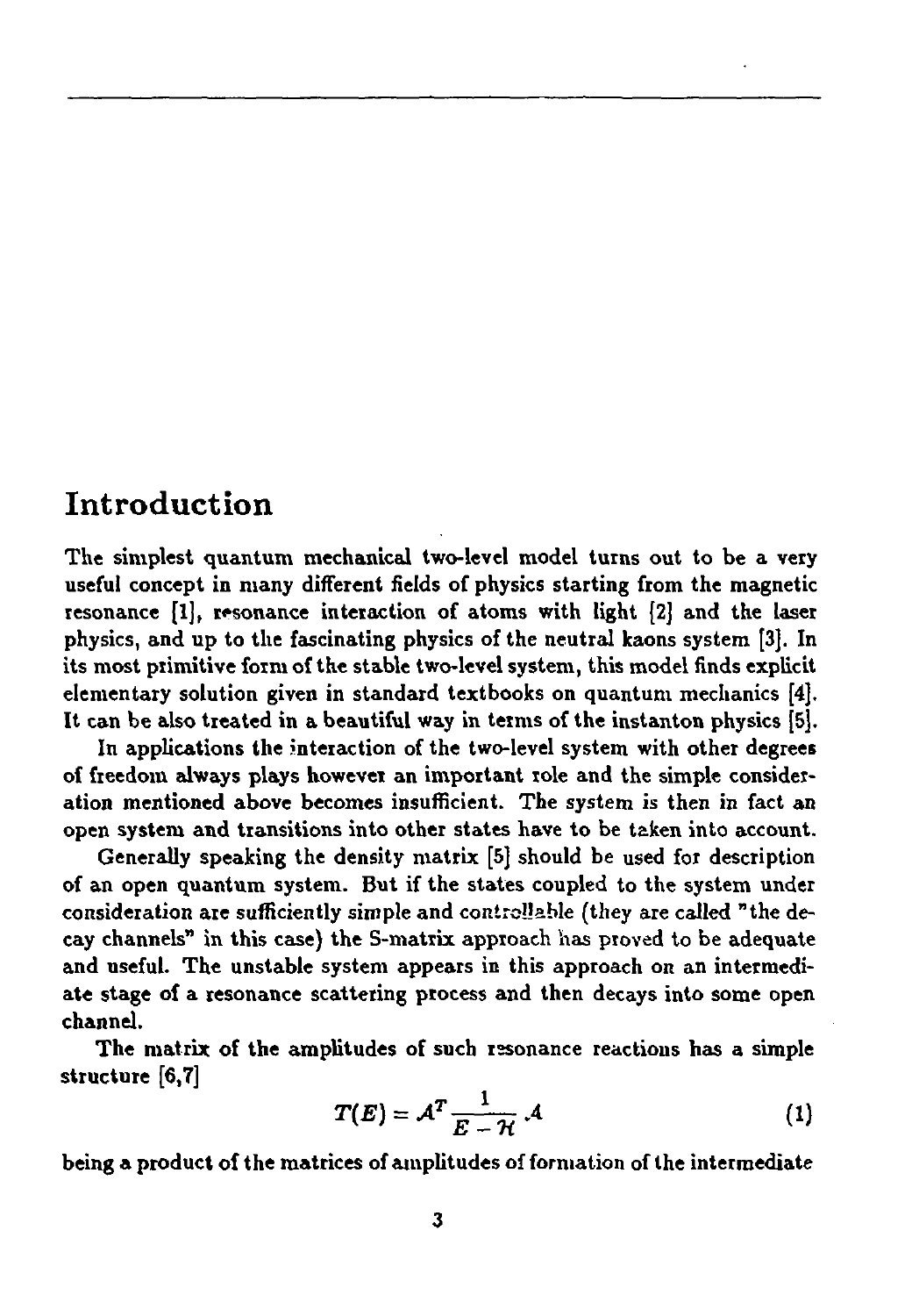system, its propagation and the subsequent decay. If, in general, the system contains in the given energy region N resonance levels coupled to M channel states the matrix  $A$  is a rectangular N x M-matrix composed of the transition amplitudes  $A_m^c$  between internal states  $\mid m > (m = 1, 2, ..., N)$  and channel states  $| c \rangle (c = 1, 2, ..., M)$ . These amplitudes can be considered within limited energy intervals distant from thresholds as energy-independent quantities. They are real provided that T-invariance holds.

The evolution of the intermediate unstable system is described according to eq. (1) by the non-hermitian matrix

$$
\mathcal{H} = H - \frac{i}{2}W , \qquad (2)
$$

which can be considered as an effective Hamiltonian [6-8]. This Hamiltonian acts only within the intrinsic N-dimensional space but acquires, due to elimination of the **degrees of** freedom of motion in the energy continuum, an antihermitian part. **The** hermitian part H is the internal Hamiltionian with a discrete **spectrum** whereas **the** antihermitian part W originates from on-shell **self-energy** contributions **corresponding to** open decay channels. By this, **one gains the ability of a discretiied treatment of** the intrinsic dynamics of systems **embedded in continuum.**

**Both the matrices H and W are real and symmetric in** T-invariant **theory. The effective Hamiltonian** *ti* **is therefore also symmetric. Due to unitarity of the scattering matrix, the antihermitian part** W is **expressed** [6-8] in **the** specific **factorised form**

$$
W = A A^T \tag{3}
$$

**in terms of the same transition amplitudes .4£, which appear in the reaction matrix (1). All parameters of the resonance scattering amplitudes У" are hence presented in the effective Hamiltonian (2)-(3). This effective Hamiltonian plays an important role in the theory of resonance reactions** [8].

**The eigenenergies and eigenstates of the effective Hamiltonian are of special interest. They are found from matrix equation**

$$
\mathcal{H}\Psi=\Psi\mathcal{E}\,,\tag{4}
$$

**where**  $\mathcal{E}$  is the diagonal matrix of complex energies  $\mathcal{E}_m = E_m - \frac{i}{2} \Gamma_m$  with  $E_{\mathbf{m}}$  and  $\Gamma_{\mathbf{m}}$  being the energy and width of m-th resonance state. Such states **form the columns of the N x N matrix \*. Inasmuch as the matrix of effecrive Hamiltonian И is symmetric, the matrix of eigenstates Ф can be chosen to be complex orthogonal [8]**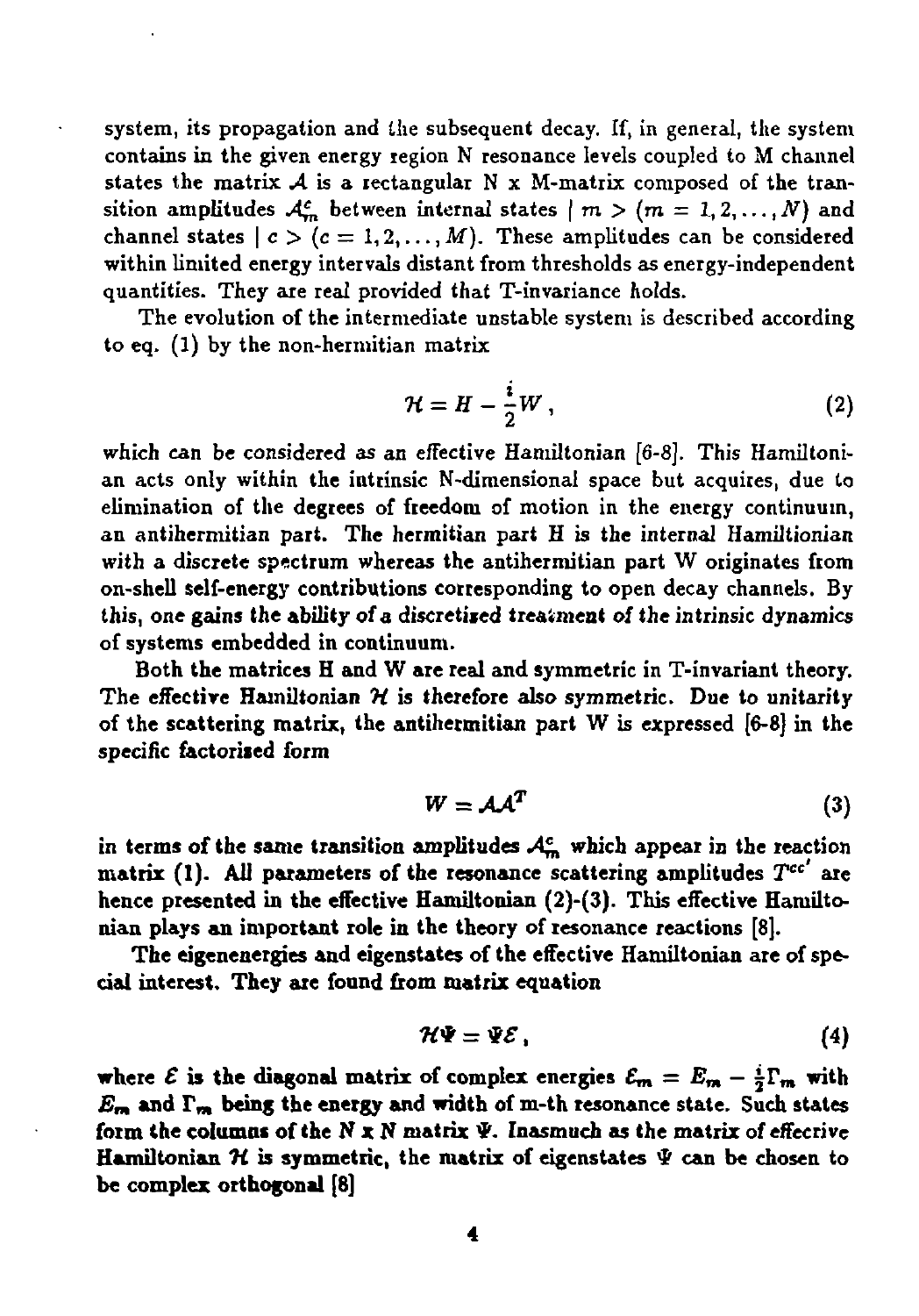$$
\Psi^T \Psi = \Psi \Psi^T = 1. \tag{5}
$$

Note that the normalization of eigenstates  $\sum_{m} \Psi_m^2 = 1$  following from (5) differs from the condition  $\sum_{m} |\Psi_m|^2 = 1$  used in the elementary particle **physics [3] and corresponds to that usually adopted in the theory of nuclear reactions [9]. We found this choice to be more convenient for our purposes.**

**Contrary to (5), the matrix**

$$
U = \Psi^+ \Psi \tag{6}
$$

**is not the unit one. Decaying states are not, in general, orthogonal. It is easy to prove [8] that**

$$
U\mathcal{E} - \mathcal{E}^+ U = -i\Psi^+ W \Psi \equiv -i\tilde{\mathcal{A}}^* \tilde{\mathcal{A}}^T . \qquad (7)
$$

**This is a matrix version of the well-known Bell-Steinberger relation [3]. Unlike** *A,* **the tilted matrix**

$$
\tilde{\mathcal{A}} = \Psi^T \mathcal{A} \tag{8}
$$

**is complex due to complexity of the eigenvectors of the effective Hamiltonian. The complex n atrlx elements** *A^* **play the role of the decay amplitudes of unstable states. The on- and off-diagonal elements of eq. (7) are**

$$
\Gamma_m = \frac{1}{U_{mm}} \sum_c \left| \tilde{\mathcal{A}}_m^c \right|^2 \equiv \sum_c \Gamma_m^c \,, \tag{9}
$$

$$
\sum_{c} \tilde{\mathcal{A}}_{m}^{c} \tilde{\mathcal{A}}_{n}^{c} = i \left( \mathcal{E}_{n} - \mathcal{E}_{m}^{*} \right) U_{mn} . \qquad (10)
$$

The quantities  $\Gamma_n^c$  are the partial widths by definition.

The matrix of the eigenstates  $\Psi$  is used to represent the reaction ampli**tudes eq. (1) in the explicit resonance form**

$$
T^{cc'}(E) = \sum_{m} \frac{\tilde{\mathcal{A}}_m^c \tilde{\mathcal{A}}_m^{c'}}{E - \mathcal{E}_m} \,. \tag{11}
$$

**Only one term in the sum (11) dominates in the vicinity of a given reaction energy Б provided that resonances are well separated i.e. the widths of resonances are much less than spacings between them. It can be easily seen that in this case all eigenstates of the effenctive Hamiltonian are real, the matrix** (6) **coincides** with the unit matrix and the *emplitudes*  $\bar{A}_{\rm ra}^{\rm c} = \sqrt{\Gamma_{\rm m}^{\rm c}}$ **are real. The energy dependence of cross-sections has therefore the standard**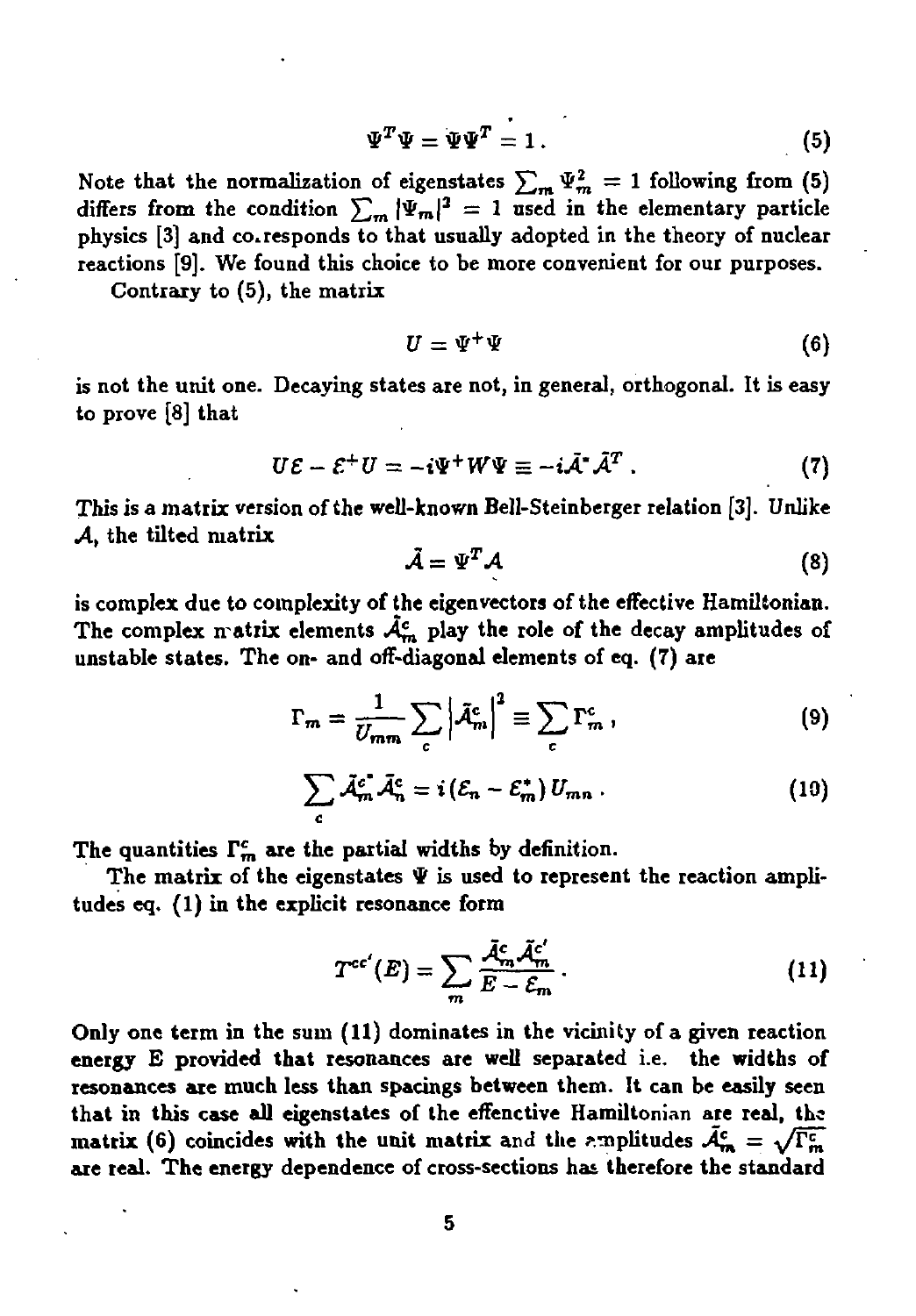Breit-Wigner form defined by the energy of the resonance and its partial widths.

In the opposite case of overlapping resonances, the amplitudes

$$
\bar{\mathcal{A}}_m^c \equiv \sqrt{\Gamma_m^c} \sqrt{U_{mm}} e^{i\alpha_m^c} \tag{12}
$$

are complex and the reaction energy spectrum is formed by a non-trivial interference of different terms in the sum (11) corresponding to these resonances. This spectrum can not be analysed in term of energies and partial widths only. The mixing phases  $\alpha_m^c$  play in this analysis an important role.

In what follows we will consider the decay properties in the special case of a system with only two overlapping resonances. Various aspects of this problem have attracted attention before this work [7,10,12,13,14]. Recently, these properties were discussed in the frame of the effective Hamiltonian approach in a number of papers [15-17] by one of the authors in the special case **when only one decay channel** is **open.** In **the present** paper, we extend this consideration to an arbitrary number of open channels. We will show that, for any number of channels, the mixing phases  $\alpha_m^c$  can be eliminated from **the decay energy spectrum of an unstable two-level** system and this spectrum is **expressed only in terms of energies and partial** widths of resonances and **one additional universal parameter which satisfies a sum rule following from the Bell-Steinberger relation (10).**

### **Two-level system**

**1. The orthogonal matrix of** eigenvectors of **a** 2x2 symmetric matrix coincides **with the well-known matrix of rotation in a plane provided that this symmetric matrix is real. The matrix Ф depends then on the only real parameter, the angle of rotation in the plane. To diagonalise a complex symmetric matrix one needs a complex orthogonal matrix which still can be presented in the same form of plane rotation**

$$
\Psi = \left( \begin{array}{cc} \cos \chi & \sin \chi \\ -\sin \chi & \cos \chi \end{array} \right) \tag{13}
$$

but with complex angle  $\chi = \chi_2 + i\chi_2$ . The imaginary part  $\chi_2$  plays an im**portant role describing the special mixtures of the originally bounded states which forms the unstable (resonance) states under consideration. Another parametriiation which is frequently used in particle physics [3,7,10-13] looks**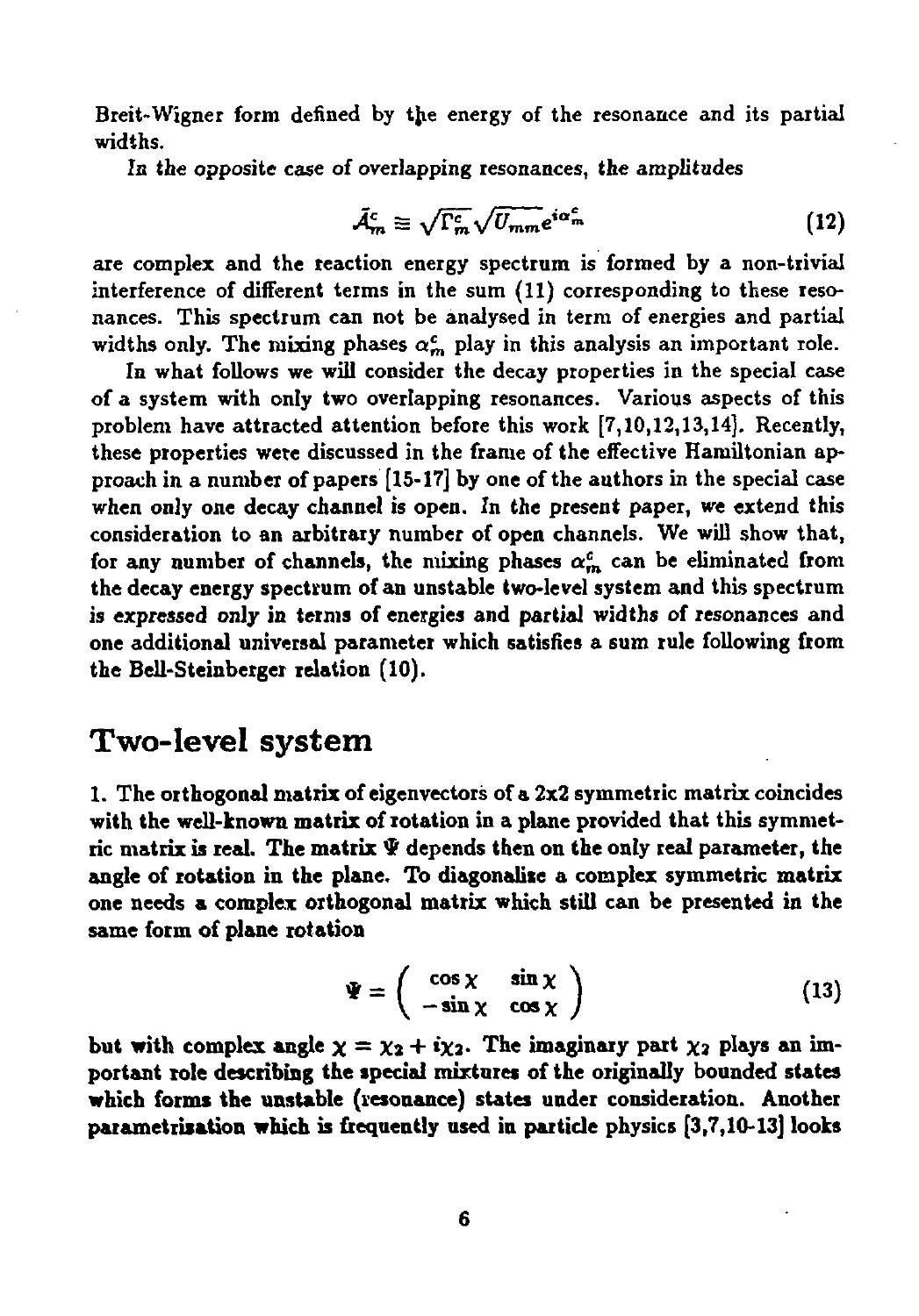**like**

$$
\Psi = \frac{1}{\sqrt{1+|\epsilon|^2}} \begin{pmatrix} 1 & -\epsilon \\ \epsilon & 1 \end{pmatrix} .
$$
 (14)

**After corresponding renormalization of eigenvectors the two parameters can** be connected by the simple formula  $\epsilon = \tan \chi$ .

**The complex decay amplitudes** *A^* **are therefore**

$$
\tilde{\mathcal{A}}_1^c = \cos \chi \mathcal{A}_1^c - \sin \chi \mathcal{A}_2^c ,\n\tilde{\mathcal{A}}_2^c = \sin \chi \mathcal{A}_1^c + \cos \chi \mathcal{A}_2^c .
$$
\n(15)

Since the quantities  $A^c_m$  are real, all phases  $\alpha^c_m$  are governed by the parameter  $\chi_2$  only. It leads to two conditions

$$
\sinh \chi_2(Re\tilde{\mathcal{A}}_1^c) - \cosh \chi_2(Im\tilde{\mathcal{A}}_2^c) = 0, \cosh \chi_2(Im\tilde{\mathcal{A}}_1^c) + \sinh \chi_2(Re\tilde{\mathcal{A}}_2^c) = 0.
$$
\n(16)

$$
\frac{\text{Im}\tilde{\mathcal{A}}_1^c}{\text{Re}\tilde{\mathcal{A}}_1^c} \frac{\text{Im}\tilde{\mathcal{A}}_2^c}{\text{Re}\tilde{\mathcal{A}}_1^c} = -\tanh^2 \chi_2 ,
$$
\n
$$
\frac{\text{Re}\tilde{\mathcal{A}}_1^c}{\text{Re}\tilde{\mathcal{A}}_2^c} \frac{\text{Im}\tilde{\mathcal{A}}_2^c}{\text{Im}\tilde{\mathcal{A}}_2^c} = -1
$$
\n(17)

**are therefore channel-independent. Using the definition (12) and the fact that** in the **two-resonance** case  $U_{11} = U_{22}$  (see eq.(6) and eq.(21) below) one **easily obtains the equations**

$$
\tan \alpha_1^c \tan \alpha_2^c = -\tanh^2 \chi_2, \n\left(\Gamma_1^c - \tanh^2 \chi_2 \Gamma_2^c\right) \tan \alpha_1^c + \left(\Gamma_2^c - \tanh^2 \chi_2 \Gamma_1^c\right) \tan \alpha_2^c = 0,
$$
\n(18)

**which give"**

$$
\tan^2 \alpha_1^c = \frac{\Gamma_2^c - \tanh^2 \chi_2 \Gamma_1^c}{\Gamma_1^c - \tanh^2 \chi_2 \Gamma_2^c} \tanh^2 \chi_3 ,
$$
  
\n
$$
\tan^2 \alpha_2^c = \frac{\Gamma_1^c - \tanh^2 \chi_2 \Gamma_2^c}{\Gamma_2^c - \tanh^2 \chi_2 \Gamma_1^c}
$$

**One of the combinations of the partial widths in the fractions in r.h.s. of eqs. (19) is certainly positive. For eqs. (19) to be consistent, the other**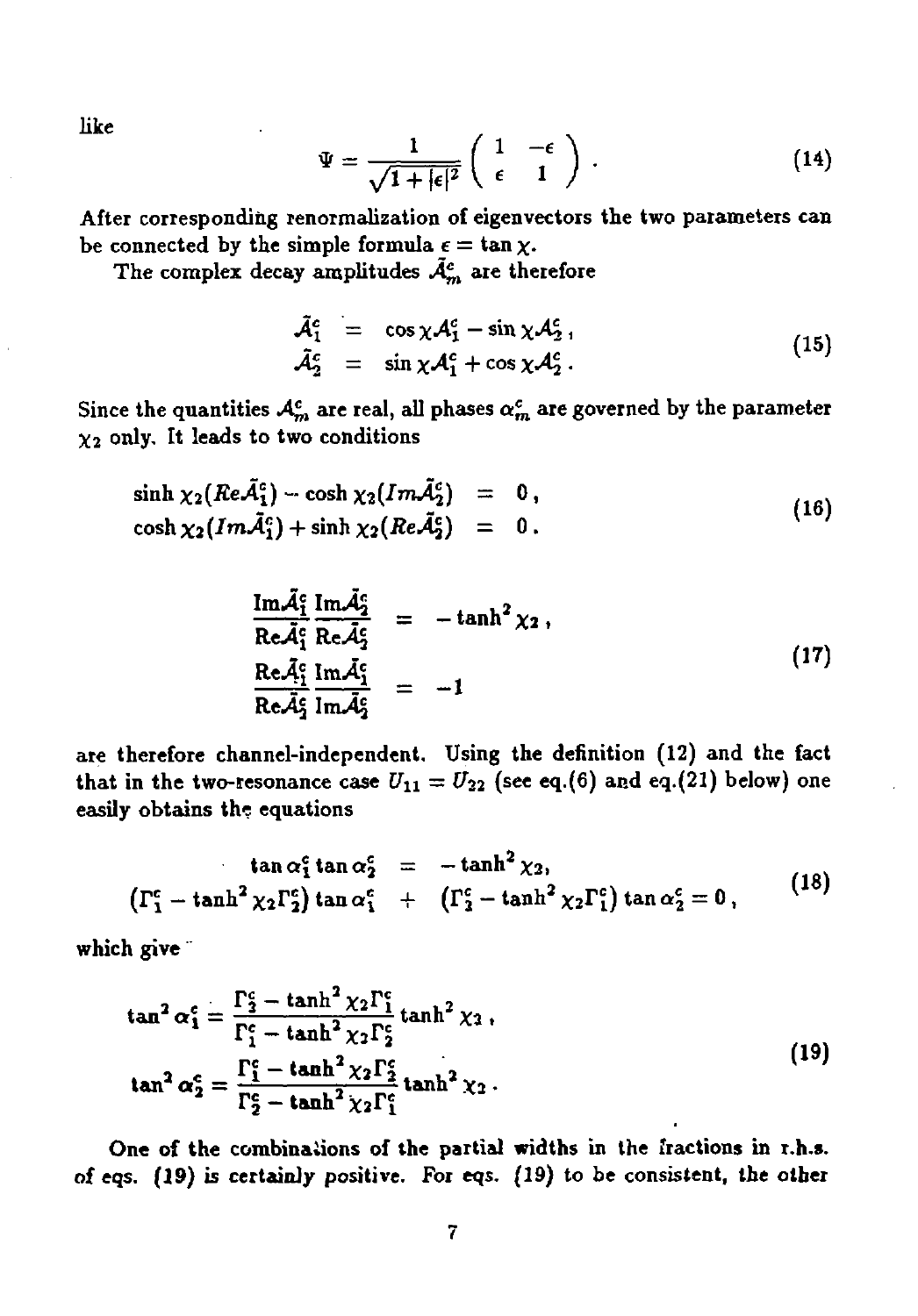combination must be also positive. It should be provided by the value of  $\chi_2$ which is not a free parameter but is determened by the sum rule given below (see eq. (24)).

The absolute signs of  $\tan \alpha_m^c$  are left uncertain by eqs. (19) though we can see from the first relation in eqs. (18) that they ate opposite for the two resonances. **The** cross-section and the decay energy spectrum are expressed in the terms of sine and cosine of the phase differences  $\alpha_1^c - \alpha_2^c$  which can be restricted to the interval  $[0, \pi]$ . The sine is positive in this interval whereas the cosine can be positive or negative depending on whether the phase difference is less than  $\frac{\pi}{2}$  or exceeds this value. Only the absolute value of the  $cos(\alpha_1^c - \alpha_2^c)$ is **fixed howevei by eq.(18). With all this taken** into account, we arrive from the eqs. (18), (19) at

$$
\sin(\alpha_1^c - \alpha_2^c) = -\frac{1}{2} \frac{\Gamma_1^c + \Gamma_2^c}{\sqrt{\Gamma_1^c \Gamma_2^c}} \tanh 2\chi_2 ,
$$
\n
$$
\cos(\alpha_1^c - \alpha_2^c) = \pm \frac{\sqrt{(\Gamma_1^c - \tanh^2 \chi_2 \Gamma_2^c)(\Gamma_2^c - \tanh^2 \chi_2 \Gamma_1^c)}}{(1 + \tanh^2 \chi_2) \sqrt{\Gamma_1^c \Gamma_2^c}} .
$$
\n(20)

**Two solutions symmetric with respect to the value | are given by (20) for each** phase difference  $\alpha_1^c - \alpha_2^c$ . One can not choose one of them on this stage.

**Let us now make use the Bell-Steinberger relation (10). With the parametrixation (13), the non-orthogonality matrix (6) is**

$$
U = \begin{pmatrix} \cosh 2\chi_2 & i \sinh 2\chi_2 \\ -i \sinh 2\chi_2 & \cosh 2\chi_2 \end{pmatrix} . \tag{21}
$$

**The relation (10) is therefore equivalent to the two conditions**

$$
\sum_{c} \sqrt{\Gamma_1^c \Gamma_2^c} \sin(\alpha_1^c - \alpha_2^c) = -\frac{1}{2} (\Gamma_1 + \Gamma_2) \tanh 2\chi_2, \qquad (22)
$$

$$
\sum_{c} \sqrt{\Gamma_1^c \Gamma_2^c} \cos(\alpha_1^c - \alpha_2^c) = (E_1 - E_2) \tanh 2\chi_2. \tag{23}
$$

**The first of them is identically satisfied by eq. (20) whereas the condition (23) gives the eon-trivial sum rule which** can **be reduced after some algebra to**

$$
\sum_{c} S_c \sqrt{\Gamma_1^c \Gamma_2^c - \frac{1}{4} \sinh^2 2\chi_2 \left(\Gamma_1^c - \Gamma_2^c\right)^2} = (E_1 - E_2) \sinh 2\chi_3. \tag{24}
$$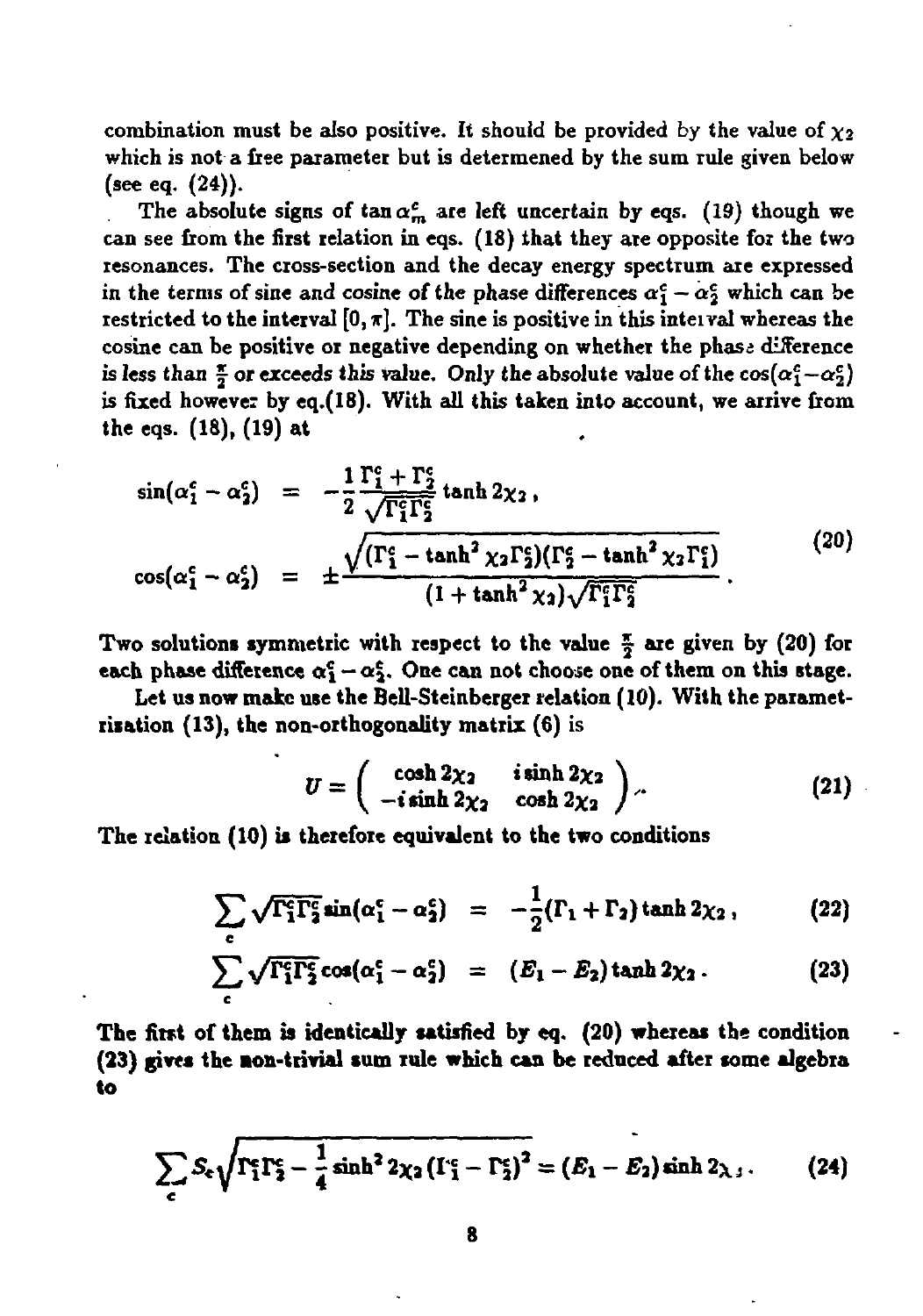**Here, the signs** *S<sup>c</sup>* **in front of the square roots are still uncertain in accordance with the second equation (20). However, since the value of physical parameter**  $\chi_2$  is unique, all signs in (24) should be as well determined in selfconsistent **way by the same sum rule. Some additional information can be also used** in a concrete situation (see, for example, discussion of the  $\rho - \omega$  mixing **below), The numeration of the resonances is chosen in such a way that**  $(E_2 - E_1) > 0$ . The equation (24) defines the parameter  $\chi_2$  in the terms of **the spacing between the resonances and their partial widths.**

**2. The effective Hamiltonian** *H* **of two-resonance system being a 2x2 complex symmetric matrix is determined by 6 real combinations of the Smatrix parameters. In general, it can be represented in the form**

$$
\mathcal{H} = \begin{pmatrix} \epsilon_1 - \frac{i}{2}\gamma_1 & \frac{1}{2}\delta\epsilon \\ \frac{1}{2}\delta\epsilon & \epsilon_2 - \frac{i}{2}\gamma_2 \end{pmatrix} - \frac{i}{2}\begin{pmatrix} 0 & \sqrt{\gamma_1\gamma_2}\cos\beta \\ \sqrt{\gamma_1\gamma_2}\cos\beta & 0 \end{pmatrix}, \quad (25)
$$

**where two initial** "unperturbed" resonances with complex energies  $\epsilon_m - \frac{i}{2}\gamma_m$ **are mixed by the internal interaction** *\6t* **as well as by the external interaction with amplitudes / £ , via the continuum;**

$$
\gamma_m = \sum_c \left(\mathcal{A}_m^c\right)^2 \quad ; \qquad \cos \beta = \frac{\sum_c \mathcal{A}_1^c \mathcal{A}_2^c}{\sqrt{\gamma_1 \gamma_2}} \tag{26}
$$

**The six elements of the matrix (25) are connected by the formula**

$$
\mathcal{H} = \Psi \mathcal{E} \Psi^T \tag{27}
$$

**to** the complex energies of the two resonances  $\mathcal{E}_1$  and  $\mathcal{E}_2$  (4 real parameters) **and the complex angle x introduced in the previous point (2 real parameters). Five of these parameters, the energies and widths as well as the imaginary** part  $\chi_2$ , are invariant under arbitrary real orthogonal transformation of the intrinsic **basis.** As we have shown above, the parameter  $\chi_2$  is defined by the **energy spliting and partial widths of resonances. Contrary to this, the sixth parameter, the real angl' xii depends on the choice of the basis of intrinsic motiop >-• choice is dictated by physical reasons. We stress that the real\* decay :•.-., ;•• » .4J, are akto basis-dependent; decays of actual resonances are dt о л** *,j* **the complex amptitades ,\*£,.**

*1* **• iule choices of the intrinsic basis are of special interest. One can diagonause by some real orthogonal transformation either the hermitian or the anti-kermitian part of**  $\mathcal{H}$ **. In the first case**  $\delta \epsilon = 0$  **and two unperturbed resonances are mixed by a purely imaginary interaction via the continuum**

*i*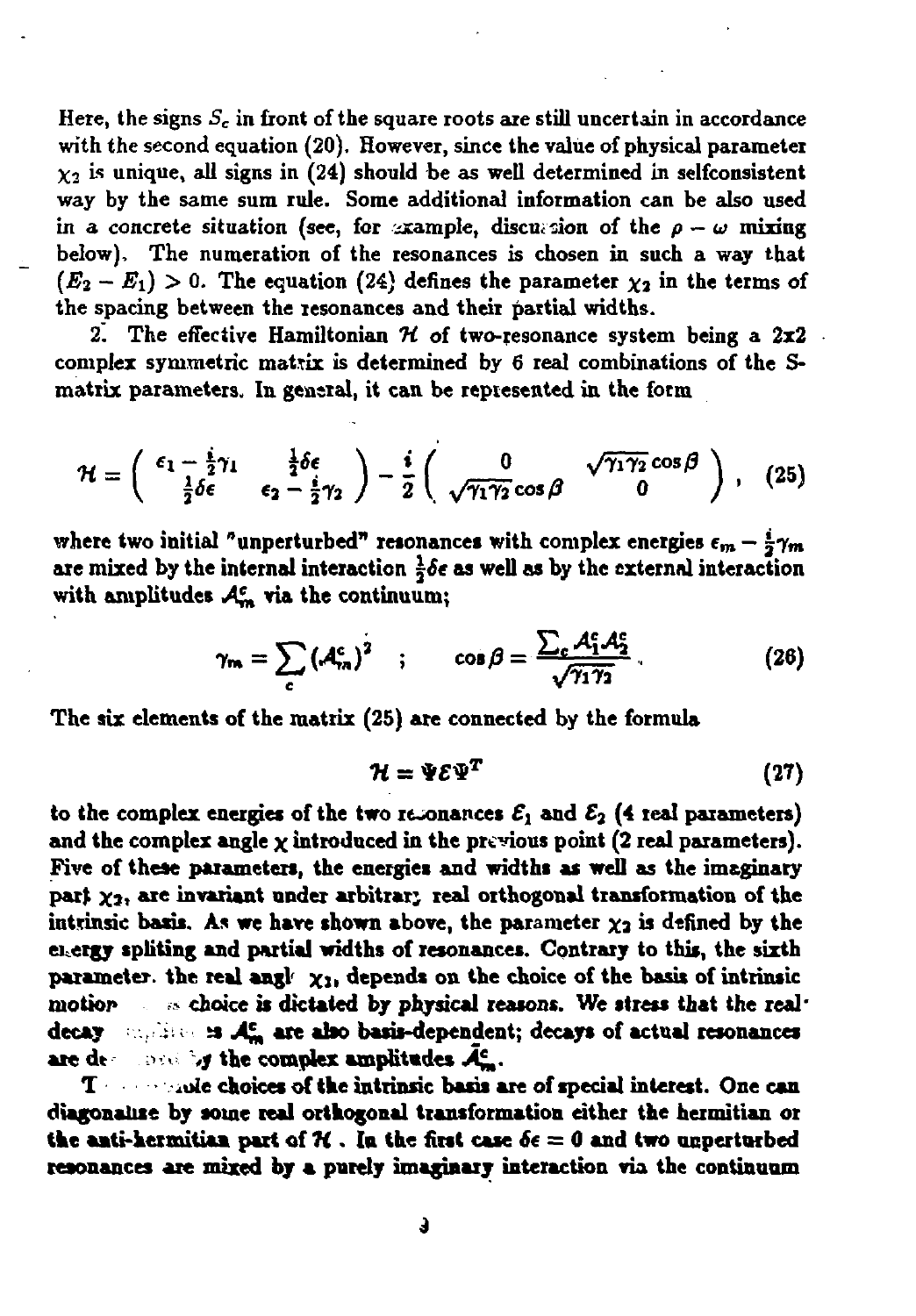("external mixing"). The condition  $\delta \epsilon = 0$  fixes angle  $\chi_1$  to satisfy the **condition**

$$
\tan 2\chi_1 = -\frac{1}{2}\frac{\Gamma_1 - \Gamma_2}{E_1 - E_2} \tanh 2\chi_2 \,. \tag{28}
$$

**The five remaining matrix elements in (25) can then be easily expressed** in terms of the complex energies  $\mathcal{E}_1$  and  $\mathcal{E}_2$  and of the parameter  $\chi_2$  of "physi**cal" r-sonance states. One gets**

$$
(\epsilon_1 - \epsilon_2)^2 = \left[ (E_1 - E_2)^2 + \frac{1}{4} (\Gamma_1 - \Gamma_2)^2 \tanh^2 2\chi_2 \right] \cosh^2 2\chi_2,
$$
  

$$
(\gamma_1 - \gamma_2)^2 = \frac{(E_1 - E_2)^2 (\Gamma_1 - \Gamma_2)^2}{\left[ (E_1 - E_2)^2 + \frac{1}{4} (\Gamma_1 - \Gamma_2)^2 \tanh^2 2\chi_2 \right] \cosh^2 2\chi_2},
$$
 (29)

$$
\gamma_1\gamma_2\cos^2\beta = \frac{\left[(E_1 - E_2)^2 + \frac{1}{4}(\Gamma_1 - \Gamma_2)^2\right]^2}{\left[(E_1 - E_2)^2 + \frac{1}{4}(\Gamma_1 - \Gamma_2)^2\tanh^2 2\chi_2\right]}\sinh^2 2\chi_2,
$$
 (30)

**whereas the two equalities • .**

$$
\epsilon_1 + \epsilon_2 = E_1 + E_2, \qquad \gamma_1 + \gamma_2 = \Gamma_1 + \Gamma_2 \tag{31}
$$

**provided by the invariance of matrix trace. are**

In the second case,  $\cos \beta = 0$  and the initial resonances are mixed by a **1 c internal interaction** ("internal mixing"). The angle  $\chi_1$  is now given by

$$
\tan 2\chi_1 = 2\frac{E_1 - E_2}{\Gamma_1 - \Gamma_2} \tanh 2\chi_2 \tag{32}
$$

**and**

$$
(\epsilon_1 - \epsilon_2)^2 = \frac{1}{4} \frac{(E_1 - E_2)^2 (\Gamma_1 - \Gamma_2)^2}{[(E_1 - E_2)^2 \tanh^2 2\chi_2 + \frac{1}{4} (\Gamma_1 - \Gamma_2)^2] \cosh^2 2\chi_2},
$$
  

$$
(\gamma_1 - \gamma_2)^2 = 4 \left[ (E_1 - E_2)^2 \tanh^2 2\chi_2 + \frac{1}{4} (\Gamma_1 - \Gamma_2)^2 \right] \cosh^2 2\chi_2,
$$
 (33)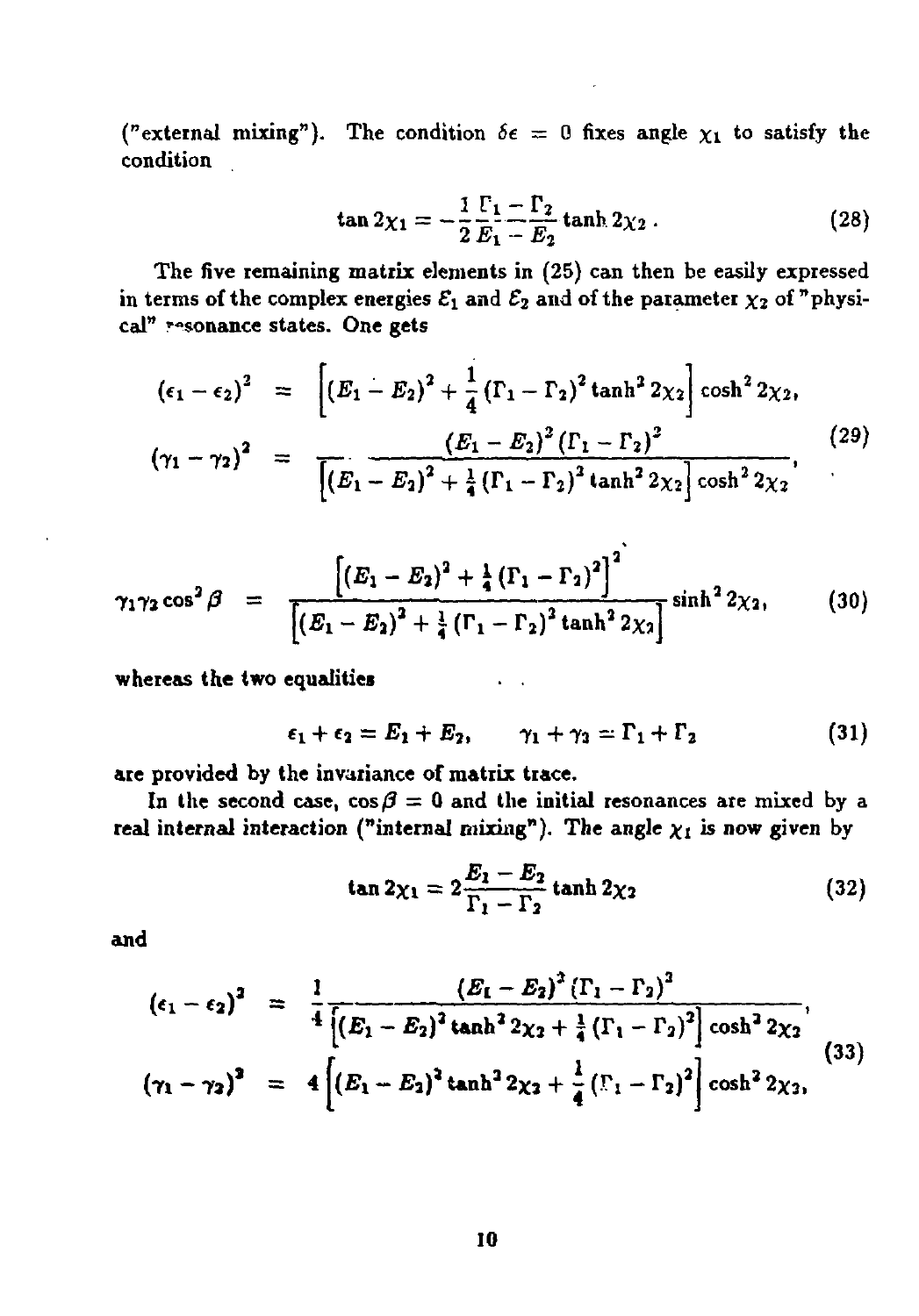$$
(\delta\epsilon)^2 = \frac{\left[ (E_1 - E_2)^2 + \frac{1}{4} (\Gamma_1 - \Gamma_2)^2 \right]^2}{\left[ (E_1 - E_2)^2 \tanh^2 2\chi_2 + \frac{1}{4} (\Gamma_1 - \Gamma_2)^2 \right]} \sinh^2 2\chi_2. \quad (34)
$$

**Note that, as it can be easily seen from cqs. (29) and (33), the attractionrepulsion theorems established in [16] foi the single-channel case remain valid also for arbitrary number of channels (see also [15]).**

**3. Additional simplifications emerge if only one decay channel is open since the partial widths of the resonances coincide in this case with the total** widths. One can therefore find the parameter  $\chi_2$  explicitly. To do this, one **can take into account that one of the initial widths** *у* **vanishes in the internal mixing** basis whereas another is equal to sum  $\Gamma_1 + \Gamma_2$  [8]. It gives

$$
\tanh^2 2\chi_2 = \frac{\Gamma_1 \Gamma_2}{\left(E_1 - E_2\right)^2 + \frac{1}{4} \left(\Gamma_1 + \Gamma_2\right)^2} \,. \tag{35}
$$

**The formulae (29), (30) and (33), (34) are reduced after substitution cf eq. (35) to the corresponding expressions of the ref. [16].In particular,**

$$
(\delta \epsilon)^2 = 4 \frac{\Gamma_1 \Gamma_2}{(\Gamma_1 + \Gamma_2)^2} \left[ (E_1 - E_2)^2 + \frac{1}{4} (\Gamma_1 + \Gamma_2)^2 \right]. \tag{36}
$$

**We will use this equality in the next section. At last the mixing phase can be easily found to be [7]**

$$
\tan{(\alpha_1 - \alpha_2)} = \frac{1}{2} \frac{\Gamma_1 + \Gamma_2}{E_2 - E_1} \,. \tag{37}
$$

## Applications

**The resonances mixed due to violation of an approximate symmetry represent nice special patterns ofoverlapping resonances. The isospin symmetry or CPsymmetry broken in the decays of the neutral K-mesons are typical examples. The initial symmetry prompts a natural choice of the intrinsic basis in these cases.**

## a)  $2^+$  doublett in  ${}^{\bf 8}{\bf Be}$

**The well-known doublett of 2 + states of \*Be with energies 16,7 and 17,0MeV decaying into the two-a-partkle channel with sero isospin are formed by two**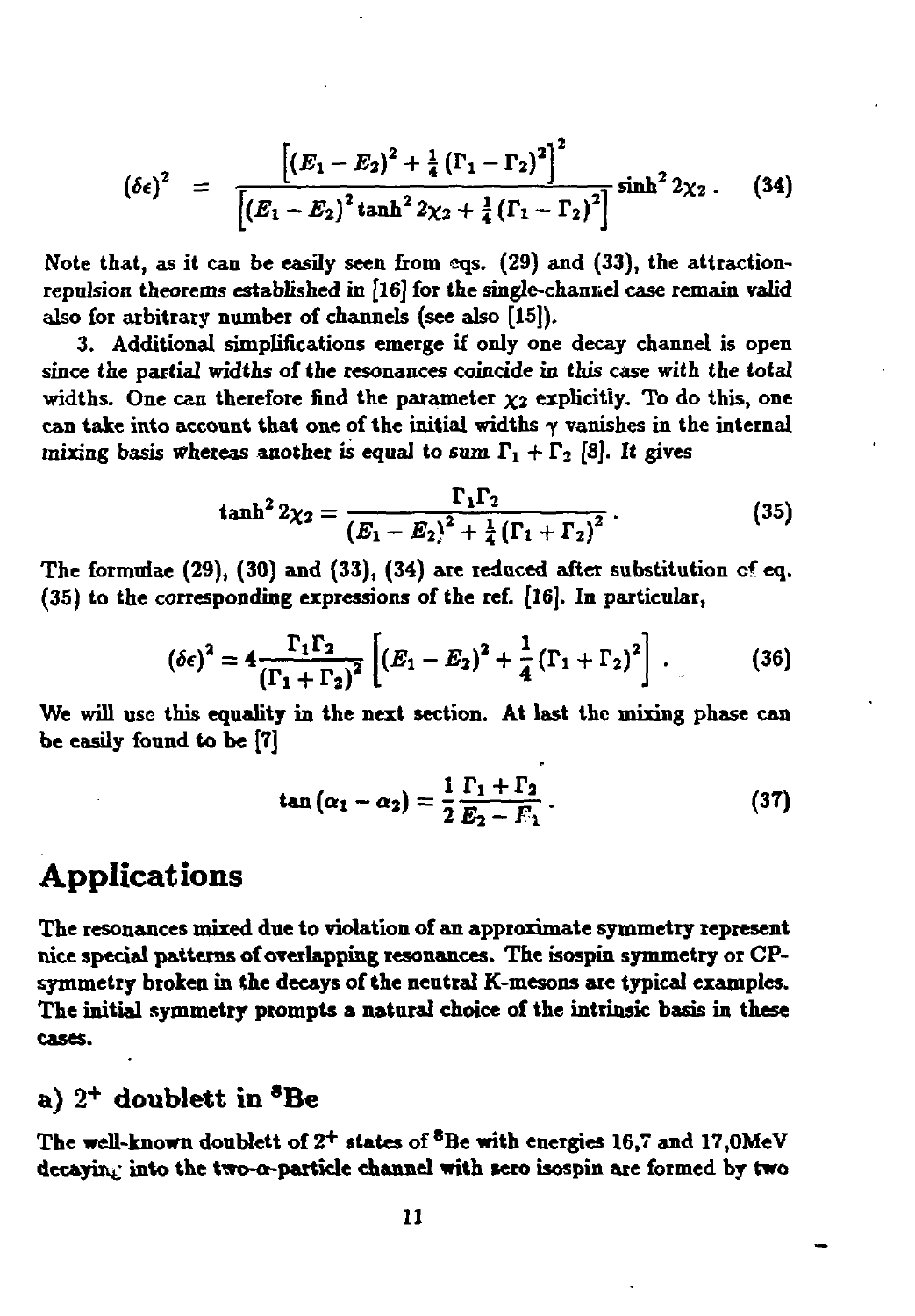**states with isospins 1 and 0. These states are considered to be composed from the two charge conjugate states**

$$
\left| \nabla L i + p \right\rangle = \left( \begin{array}{c} 1 \\ 0 \end{array} \right) , \qquad \left| \nabla B e + n \right\rangle = \left( \begin{array}{c} 0 \\ 1 \end{array} \right) . \tag{38}
$$

**From the charge symmetry one expects that the latter states have nearly equal energies and decay amplitudes. In the limit of the exact charge symmetry Hamiltonian matrix (25) has in the basis of constituents (38) the form**

$$
\mathcal{H} = \left(\begin{array}{cc} \epsilon_0 & v \\ v & \epsilon_0 \end{array}\right) - \frac{i}{4} \left(\begin{array}{cc} \gamma_0 & \gamma_0 \\ \gamma_0 & \gamma_0 \end{array}\right) \tag{39}
$$

**clearly manifesting this symmetry.**

**The matrix (39) can be diagonalized by the real orthogonal transformation given by the matrix**

$$
\frac{1}{\sqrt{2}}\left(\begin{array}{cc}1 & 1\\-1 & 1\end{array}\right) \tag{40}
$$

**of eigenvectors**

$$
|1\rangle = \frac{1}{\sqrt{2}} (|{}^{7}Li + p\rangle - |{}^{7}Be + n\rangle) = \frac{1}{\sqrt{2}} \begin{pmatrix} 1 \\ -1 \end{pmatrix},
$$
  

$$
|0\rangle = \frac{1}{\sqrt{2}} (|{}^{7}Li + p\rangle + |{}^{7}Be + n\rangle) = \frac{1}{\sqrt{2}} \begin{pmatrix} 1 \\ 1 \end{pmatrix},
$$
 (41)

**with isospins 1 and 0 correspondingly. The diagonal form**

$$
\mathcal{H} = \left( \begin{array}{cc} \epsilon - v & 0 \\ 0 & \epsilon + v - \frac{i}{2} \gamma_0 \end{array} \right) \tag{42}
$$

**directly reveals the isospin conservation due to the underlying charge symmetry: the state with isospin 1 is stable.**

**Let us now suppose that the charge symmetry is broken only in the energies of the constituents (38) whereas their decay amplitudes remain equal. Then the effective Hamiltonian is perturbed by the energy-shift matrix**

$$
\delta H = \begin{pmatrix} \frac{1}{2}\delta\epsilon & 0\\ 0 & -\frac{1}{2}\delta\epsilon \end{pmatrix} \longrightarrow \begin{pmatrix} 0 & \frac{1}{2}\delta\epsilon\\ \frac{1}{2}\delta\epsilon & 0 \end{pmatrix}
$$
 (43)  
and gains therefore in the basis (41) the internal-mixing form given by the

**sum of eq. (42) and r.h.s. of eq. (43). Using the formula (36) of the previous**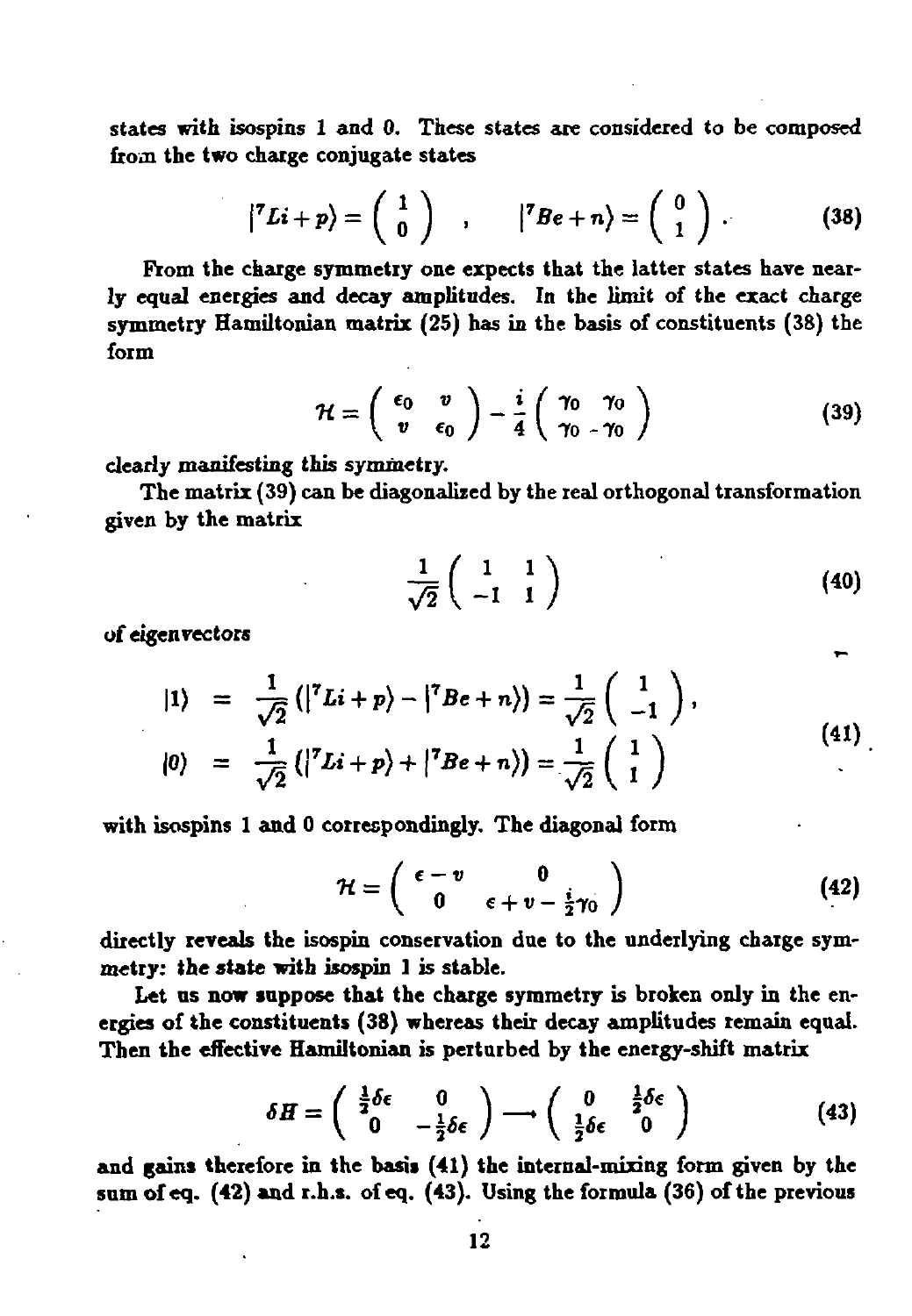section and the experimental data by Bonn group [18] we can find the energy difference of the constituent states (38)

$$
|\delta \epsilon| = 296.6 \text{ keV} \,. \tag{44}
$$

### b) The system of  $\rho$  and  $\omega$  mesons

The system of the two neutral vector mesons  $\rho^0$  and  $\omega^0$  is another example of resonance mixing caused by violation of the isospin conservation [19]. These mesons are composed of the two two-quark states,  $\langle u\overline{u}\rangle$  and  $\langle d\overline{d}\rangle$ , which can decay into a number of channels, the  $2\pi$ - and  $3\pi$ - channels being the most important ones. Two orthogonal states with opposite G-parities and isospins 1 and 0 decaying only into  $2\pi$ - and  $3\pi$  channels are formed provided that the light quarks have equal masses and one neglects the electro-weak interaction. In the basis of these states the matrix of real decay amplitudes looks like

$$
\mathcal{A} = \left( \begin{array}{cc} \sqrt{\gamma_1} & 0 \\ 0 & \sqrt{\gamma_0} \end{array} \right) , \tag{45}
$$

where we have used the value of isospin to label the states and channels.

The mass shift  $\delta m = \delta \epsilon$  of the constituent states due to different masses of u and d quarks breaks the isotopic symmetry and forms the two mixed physical states  $|\rho\rangle$  and  $|\omega\rangle$ . Suggesting that this shift is the only cause of symmetry breaking one finds from eqs. (45) and (IS) the complex decay amplitudes

$$
\tilde{\mathcal{A}}_{\rho}^{2\pi} = \cos \chi \sqrt{\gamma_1} \quad \tilde{\mathcal{A}}_{\rho}^{3\pi} = -\sin \chi \sqrt{\gamma_0} \n\tilde{\mathcal{A}}_{\omega}^{2\pi} = \sin \chi \sqrt{\gamma_1} \quad \tilde{\mathcal{A}}_{\omega}^{3\pi} = \cos \chi \sqrt{\gamma_0} .
$$
\n(46)

It **leads immediately** to

$$
\tan\left(\alpha_{\rho}^{3\pi}-\alpha_{\omega}^{3\pi}\right)=-\tan\left(\alpha_{\rho}^{2\pi}-\alpha_{\omega}^{2\pi}\right) \tag{47}
$$

**and**

$$
\Gamma_{\rho}^{3\pi} = \frac{\Gamma_{\omega}^{2\pi}}{\Gamma_{\rho}^{2\pi}} \Gamma_{\omega}^{3\pi} \approx 0.63 \cdot 10^{-4} \Gamma_{\rho} \,. \tag{48}
$$

**These relations have good accuracy in the frame of the** adopted **mechanism of symmetry breaking since they can be violated only** by **electromagnetic corrections, which can create small** off-diagonal elements **in the** amplitude **matrix (45). The width I\*\* is not known** experimentally. **In view of our discussion and the unambigous** prediction **(47) it would be interesting to**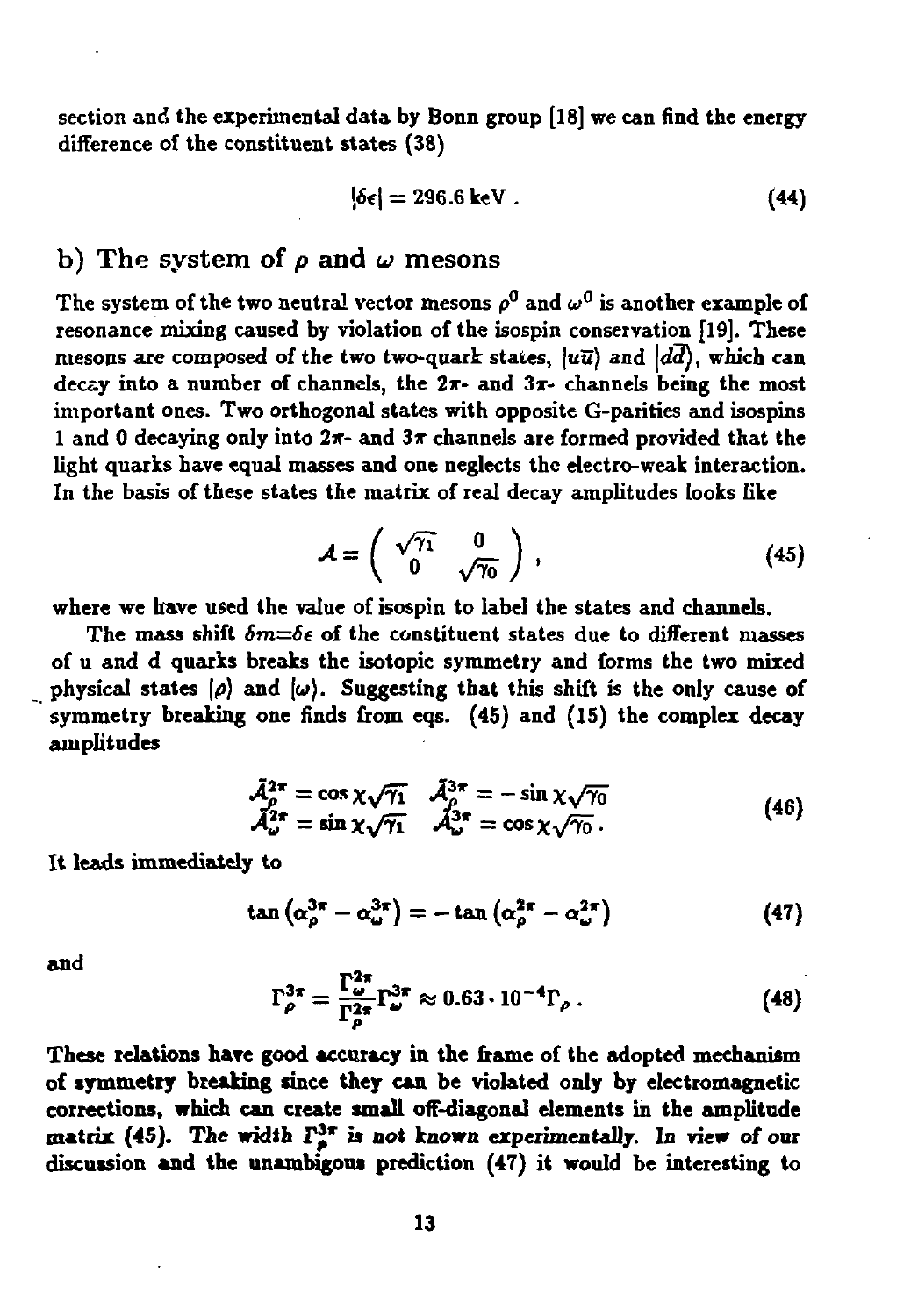**measure this width. This can be done presumably at the planed Бафпе accelerator.**

**The established relations (47), (48) allow one to solve exactly the equation (24). In particular , the second connection determines the relative sign of the two terms in this sum rule.** Up to the terms of higher order on the ratio  $\frac{\Gamma_c^2}{\Gamma_c}$ **one obtains**

$$
\sinh^2 2\chi_2 = \frac{\left(\Gamma_\rho - \Gamma_\omega\right)^2}{\left(m_\omega - m_\rho\right)^2 + \frac{1}{4}\left(\Gamma_\rho - \Gamma_\omega\right)^2} \frac{\Gamma_\omega^{2\pi}}{\Gamma_\rho} \,. \tag{49}
$$

**It leads to the expression for the mixing phases**

$$
\tan\left(\alpha_{\rho}^{2\pi}-\alpha_{\omega}^{2\pi}\right)=-\tan\left(\alpha_{\rho}^{3\pi}-\alpha_{\omega}^{3\pi}\right)=\frac{1}{2}\frac{\Gamma_{\rho}-\Gamma_{\omega}}{m_{\omega}-m_{\rho}}\approx 5.15\,,\qquad(50)
$$

**which differs from that given in ref.[13] by sign in front of the width of wmeson. We stress in this connection that the accuracy of the eq. (50) is**  $\frac{Y^{2\pi}}{\Gamma_p}$  (or, more exactly,  $\frac{Y^{2\pi}}{\Gamma_p}$  with electomagnetic decays taken into account) rather than  $\frac{\Gamma_{\bullet}}{\Gamma_{\bullet}}$ .

**Since the matrix (45) of the amplitudes is diagonal the effective Hamiltonian** of the  $\rho - \omega$  system has in the adopted approximation the internal **mixing form again. The formulae (34) and (49) give for the mixing mass shift**

$$
|\delta m| = 2\left[\left(m_{\omega}-m_{\rho}\right)^2+\frac{1}{4}\left(\Gamma_{\rho}-\Gamma_{\omega}\right)^2\right]^{\frac{1}{2}}\left(\frac{\Gamma_{\omega}^{2\pi}}{\Gamma_{\rho}}\right)^{\frac{1}{2}} \approx 5.07 \text{ MeV}. \tag{51}
$$

**This value is only 7% less than the estimate of ref.[17] obtained by a somewhat tricky one-channel approximation.**

**We have considered an unstable twc-ievel system decaying into a number of open channels. It is shown that the mixing phases of the two overlapping resonances can be obtained from their partial width and one additional mixing parameter. Applications are made to the dcublett of resonances in <sup>8</sup>Be** and to the  $\rho - \omega$ -system. In particular one obtains the  $3\pi$  decay width of the  $\rho$  **meson** to be  $\Gamma_{\rho}^{3\pi} = 0.6310^{-4} \Gamma_{\rho}$ .

**Acknowlegements. We thank Professors Franco Iachello and V.G. Zelevinski for discussions. One of us (V.S.) acknowledges financial support by the BMFT and the Russian Fund for Fundamental Investigations, contract number 93-02-3888. Supported in part by the BMFT under contract number 060K 602-1.**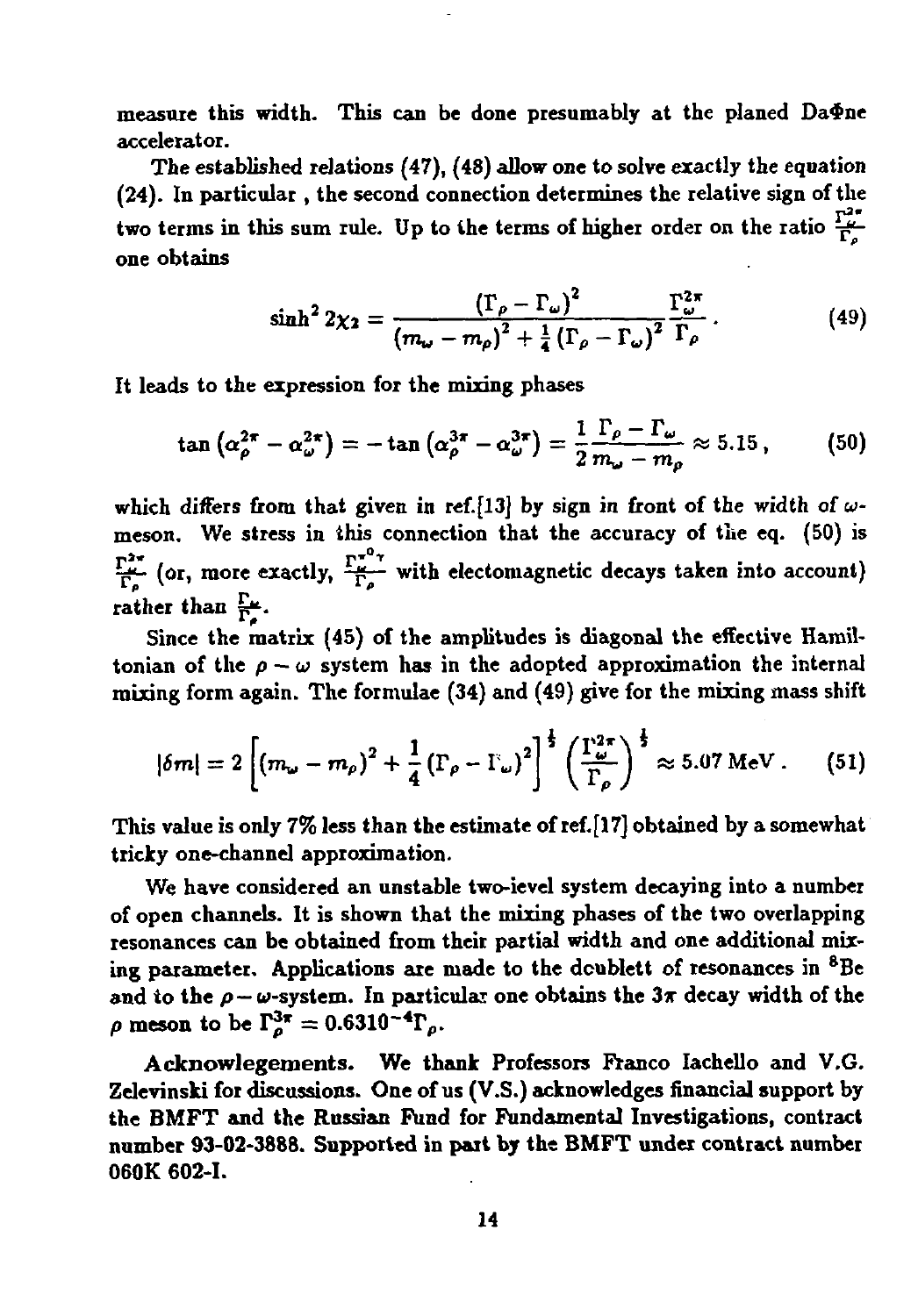#### *REFERENCES*

- **1.** *A.Abragam and B.Bleaney.* **Electronic paramagnetic resonance of transition ions. Clarendon press, Oxford, 1970.**
- **2.** *L.Allen and J.H.Eberly.* **Optical resonance and two-level atoms. A Wiley-interscience publication, 1975.**
- **3.** *J.S.Bell and J.Steinberger.* **Proc. of Intern. Conf. on Elementary Particles, Oxford, 1965.**
- **4.** *L.D.Landaij. and E.M.Liftchitz.* **Quantum Mechanics. Non- relativistic Theory.**
- **5.** *A.I.Vainstein, V.I.Zakharov, V.A.Novikov and M.A.Shifman.* **Soviet Physics. Uspekhi 25(1982)195.**
- **6.** *C.Mahatix and H.A. Weidenmiller.* **Shell-Model, Approach to Nuclear Reactions. North-Holland, Amsterdam, 1969;**  *H.Feskback.* **Theoretical Nuclear Physics. Nuclear reactions. /.** *Wiley and Sons.* **Inc.New York, 1992.**
- **7.** *I.Yn.Kobzarev, N.N.Nikolaev, L.B.Okun.* **Yad.Fiz. 10(1969)864;**  *V.D.Kirilyuk, N.N.Nukolaev, L.B.Okun.* **Yad.Fi\*. 10(1969)1081.**
- **8.** *V.V.Sokolov and V.G.Zelevinsky.* **Phys. Lett. B202(1988)10; Nucl. Phys. A504( 1989)562.**
- **9.** *P.A.Moldauer.* **Phys. Rev. 135(1964)642.**
- 10. *V.G.Baryshevsky, V.L.Lyuboshitz, M.I.Podgoretsky.* ITEP 57(1969) **157.**
- **11.** *R.E.Shanley.* **Phys.Rev.Lett. 34(1975)218;**  *C.S. Warke.* **Phys.Rev. C13(1976)9.**
- 12. *V.L.Lyuboshitz.* Yad.Fis 23(1976)442.
- **13.** *N.N.Achasov, A.A.Kozhevnikov ei. al.* **Intern.Journ. of Modern Phys. A7(1992)3187.**
- **14.** *P.von BTentano.* **Phys.Lett. B238(1990)l; B246(1990)320.**
- **15.** *P.von Brcntano.* **Nuclear Physics, A550(1992)143.**
- **16.** *P.von Brentano.* **Z.Phys. A344(1993)331.**
- 17. *F.Hinterberger, P.D.Eversheim et. al. Nucl.Phys. A299(1978)397.*
- **18.** *R.P.Feynman.* **Photon-Hadron interactions. W.A.Beniamin, 1972.**